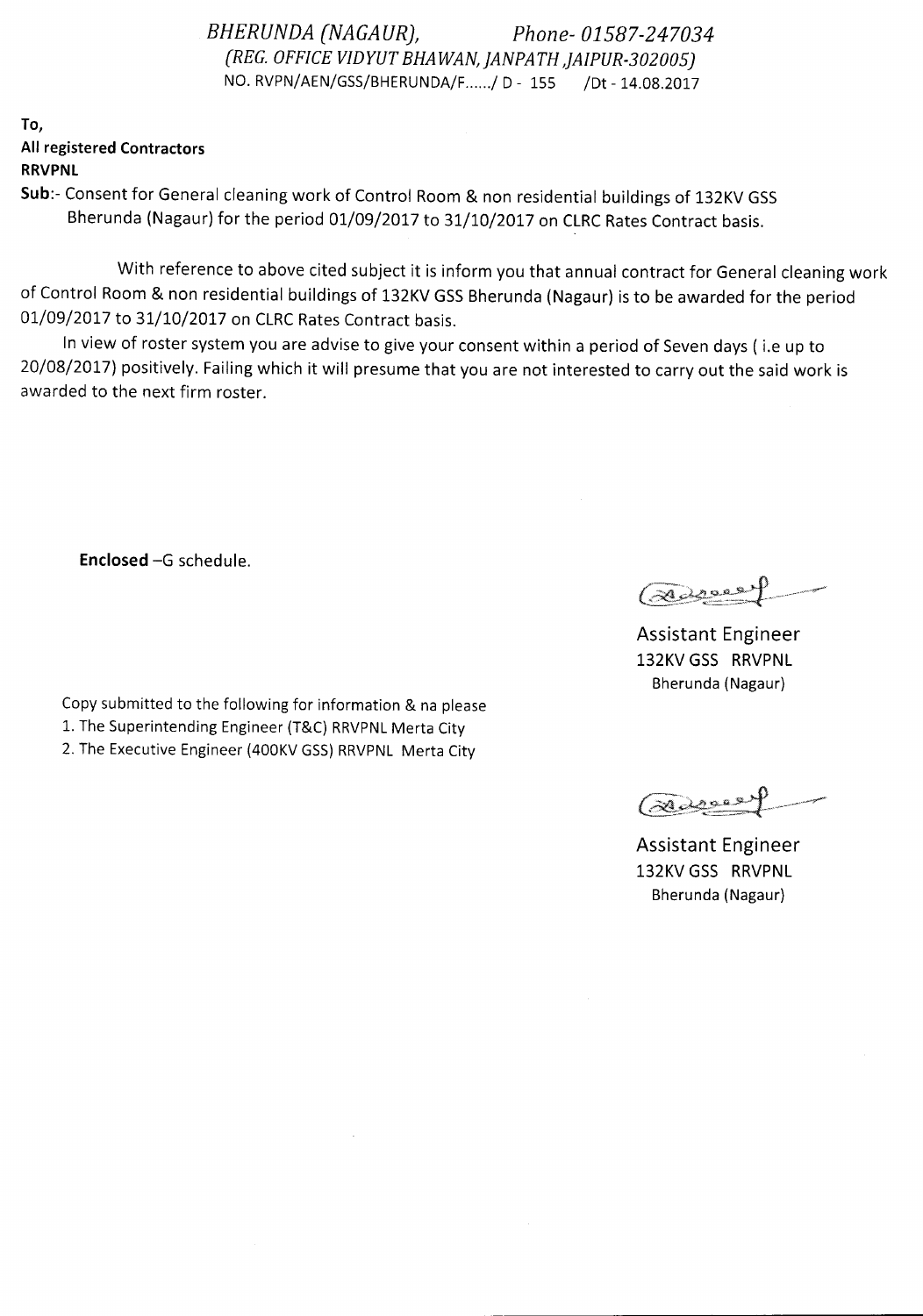The Rates given in the "G" schedule are applicable from 01/01/2011 As per TN- 2975.<br>Name of work :- General cleaning work of Control room  $\alpha$  non residential buildings of 132KY GSS Bherunda (Nagaur) for the period 01/09/2017 to 31/10/2017

| <b>G' SCHEDULE</b> |                                                                                                                                                                                                                                                                                                                                                                                                                                                                                                                                                                                                                                                                                                                                             |                  |           |                                      |                           |                                                   |  |  |  |  |  |
|--------------------|---------------------------------------------------------------------------------------------------------------------------------------------------------------------------------------------------------------------------------------------------------------------------------------------------------------------------------------------------------------------------------------------------------------------------------------------------------------------------------------------------------------------------------------------------------------------------------------------------------------------------------------------------------------------------------------------------------------------------------------------|------------------|-----------|--------------------------------------|---------------------------|---------------------------------------------------|--|--|--|--|--|
| Sr.<br>No.         | Description of work                                                                                                                                                                                                                                                                                                                                                                                                                                                                                                                                                                                                                                                                                                                         | Frequency Actual | Area unit | <b>Actual Total</b><br>Area<br>(SQM) | Per day Rate<br>in Rupees | Total Amt<br>for<br>menssion<br>period 62<br>Days |  |  |  |  |  |
| 1.00               | सामान्य सफाई कार्य                                                                                                                                                                                                                                                                                                                                                                                                                                                                                                                                                                                                                                                                                                                          |                  |           |                                      |                           |                                                   |  |  |  |  |  |
|                    | $1.1$ कार्यों का विवरण :- दिनांक 10/05/2017 से<br>31/03/2018 (325 दिनों) अवधि तक<br>(a)<br>ग्रिड सब स्टेशन के कार्यालय, नियंत्रण कक्ष,<br>बरामदों,विश्राम कक्ष,सीढियों.पी.एल .सी .सी. कक्ष,<br>बैटरी कक्ष आदि में झाड़ से सफाई करना व<br>फिनायल का पोछा लगाने का कार्य।<br>(b) नियंत्रण कक्ष समेत सभी कमरो के दरवाजो व<br>खिड़कियों(मई शीशे ) आदि की सफाई।<br>(c)<br>समस्त शौचलय व मूत्रालय  में फिनायल/ रसायन<br>का प्रयोग करते हुए सेफाई एवम धुलाई का कार्य।<br>(d) नियंत्रण कक्ष <sup>3</sup> व अन्य सभी कक्षो की छत,<br>खिड़की,कोने आदि में लगे जले की सफाई ।<br>(e) उपरोक्त परिसरों में रखे कूड़ेदानों को खाली<br>करना।<br>(f) समस्त निकले कचरे को ग्रिड सब स्टेशन<br>परिसर से बाहर प्रभारी अधिकारी दवारा निर्धारित<br>स्थान पर डालना। | प्रतिदिन         | 19        | 430                                  | 81.70                     | 5065.4                                            |  |  |  |  |  |
|                    | 1.2 नियंत्रण कक्ष से मुख्य दवार तक व अन्य सड़के<br>एवं इनके दोनों और छोड़ी गई खाली जगह की<br>झाड़ दवारा सफाई। समस्त निकले गए कचरे को<br>ग्रिड सब स्टेशन परिसर से बाहर प्रभारी अधिकारी<br>दिवारा निर्धारित स्थान पर डालना                                                                                                                                                                                                                                                                                                                                                                                                                                                                                                                    | प्रतिदिन         | 3.6       | 250                                  | 9.00                      | 558                                               |  |  |  |  |  |
|                    | $Tu$ cal=                                                                                                                                                                                                                                                                                                                                                                                                                                                                                                                                                                                                                                                                                                                                   |                  |           |                                      |                           |                                                   |  |  |  |  |  |
|                    | Amout as per BSR Rate                                                                                                                                                                                                                                                                                                                                                                                                                                                                                                                                                                                                                                                                                                                       |                  |           |                                      |                           |                                                   |  |  |  |  |  |
|                    | Add 60% to work out of CLRC Rate(As per TN-2975)                                                                                                                                                                                                                                                                                                                                                                                                                                                                                                                                                                                                                                                                                            |                  |           |                                      |                           |                                                   |  |  |  |  |  |
|                    | Total Amt for above work in oneanf final Cycle<br>(Says Rupees Eight Thousand Nine Hundred Ninty seven Rs only)                                                                                                                                                                                                                                                                                                                                                                                                                                                                                                                                                                                                                             |                  |           |                                      |                           |                                                   |  |  |  |  |  |

2. Other cleaning material e.g. Phenyl, Phenyl tablets & Chemical etc. will be provided by the department.

Reagan P

**Assistant Engineer** 132KV G.S.S R.R.V.P.N.L Bherunda (Nagaur)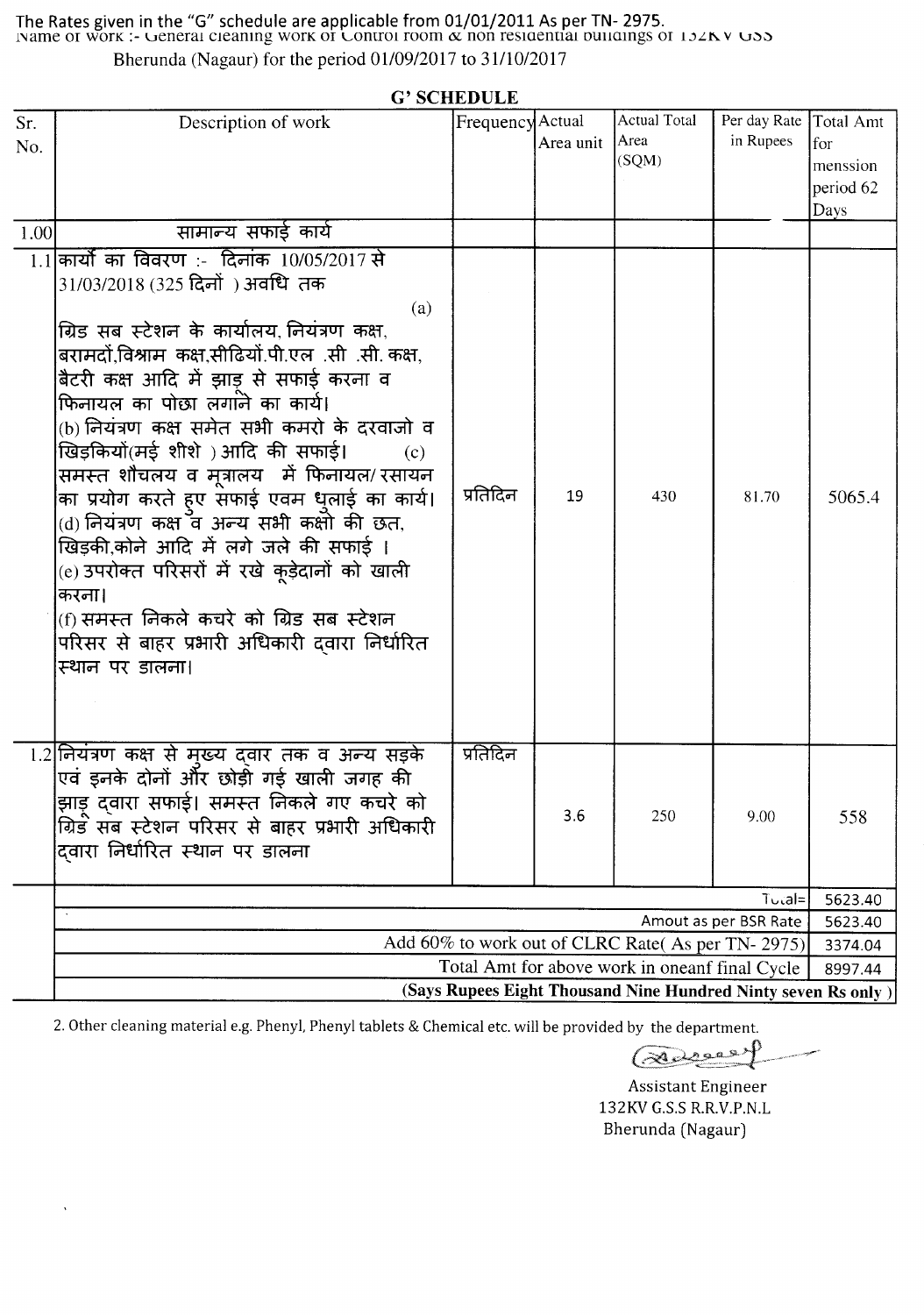*BHERUNDA (NAGAUR), Phone- 01587-247034 (REG. OFFICEVIDYUT BHA WAN jANPATH JAIPUR-30200S)* NO. RVPN/AEN/GSS/BHERUNDA/F....../ D- 154 /Dt - 14.08.2017

To, All registered Contractors RRVPNL

Sub:- Consent for Grass Cutting of GSS Yard at 132 KV GSS Bherunda For the period 01/09/2017 to 31/10/2017

With reterence to above cited subject it is inform you that annual contract for Grass Cutting of GSS Ya at 132 KV GSS Bherunda For the period 01/09/2017 to 31/10/2017 Bherunda (Nagaur) is to be awarded on CLRC Ra Contract basis.

In view of roster system you are advise to give your consent within a period of Sevendays ( i.e up to 20/08/2C positively. Failing which it will presume that you are not interested to carry out the said work is awarded to the ne> firm roster.

Enclosed -G schedule.

Copy submitted to the following for information & na please

1. The Superintending Engineer (T&C) RRVPNL Merta City

2. The Executive Engineer (400KV GSS) RRVPNL Merta City

Assistant Engineer 132KVGSS RRVPNL Bherunda (Nagaur)

Assistant Engineer 132KVGSS RRVPNL Bherunda (Nagaur)